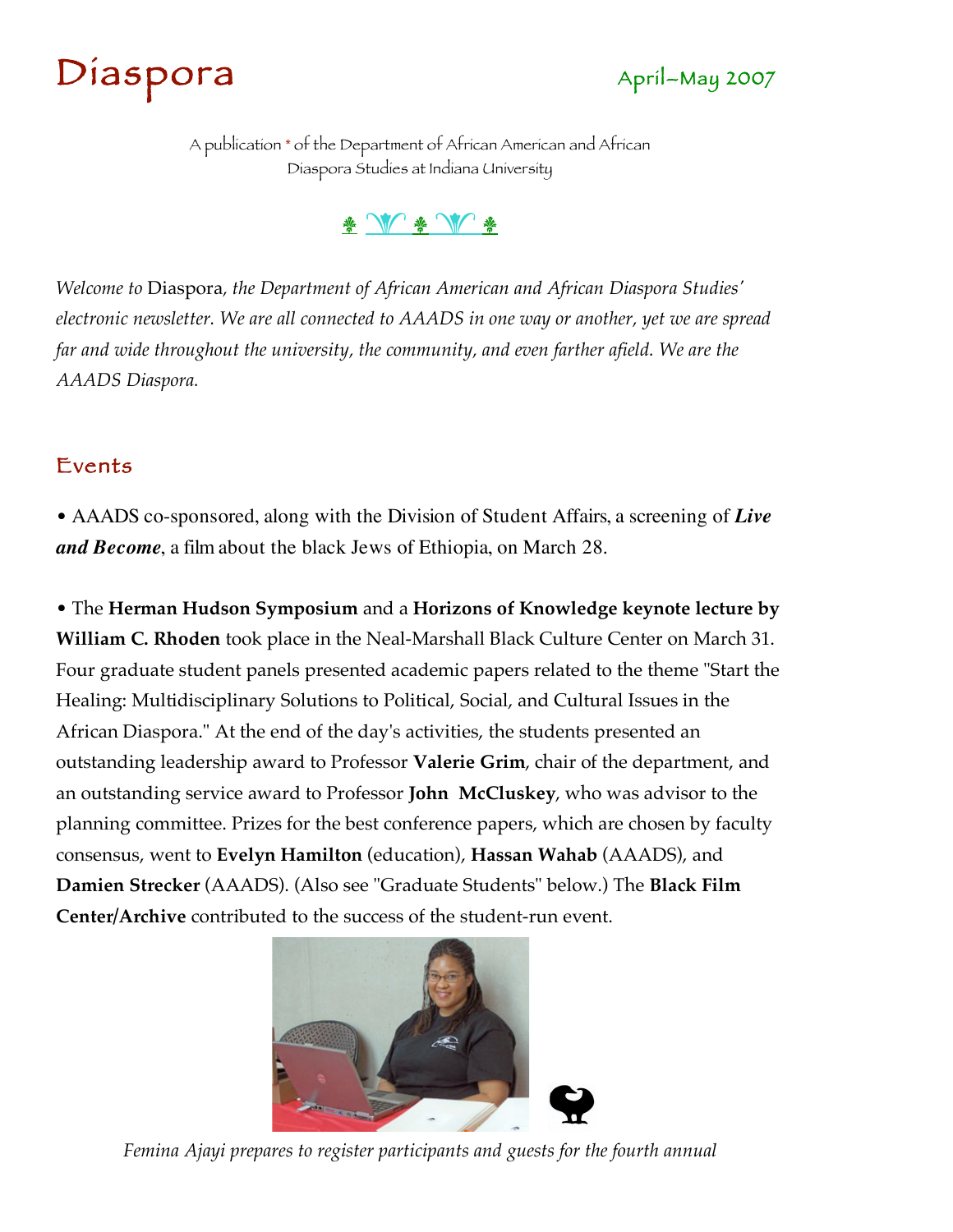*Herman C. Hudson Symposium, held in the Neal-Marshall Black Culture Center on March 31. (Photo by Claudia Drieling)*

• On April 6, **Black Curtain Theater** co-sponsored "A Night of Artistic Expression II," along with Sigma Lambda Upsilon/Senoritas Latinas Unidas Sorority. The event included the sharing and expressing of a variety of arts: music, artwork, acting, poetry.

• The **African American Arts Institute Spring Concerts** entertained and inspired large audiences during April. The African American Dance Company, directed by Professor **Iris Rosa**, performed in the Buskirk-Chumley Theater on April 14, as did the IU Soul Revue, directed by Professor **Nathanael Mahluli**, on April 21. The African American Chorale Ensemble, directed by Professor **Keith McCutchen**, performed in the Ruth N. Halls Theater on April 28.

• The **AAADS Graduate Student Appreciation and Award Reception**, held on April 20, brought together students, faculty, and staff to celebrate of a year of accomplishment. Professor **A.B. Assensoh**, director of graduate studies, welcomed the attendees, Professor Emeritus **William Wiggins** offered words of encouragement to the first-year graduate students, and a number of awards were presented by various faculty members. The awards and their recipients are

• **Damien Strecker** and **Phillip Wagner**: William Wiggins Award for

Outstanding Associate Instructor;

- **Diane Perry** and **April Smith**: Phyllis Klotman Outstanding Thesis/Creativity Award;
- **Femina Ajayi** and **Sara Bagby**: Winona Fletcher Outstanding Leadership Award;
- **Garlia Jones**: Community Outreach Award (for her AIDS-related work; this is the second year in a row for her to win this award!);
- **David Amponsah**, **Alyssa Liles-Amponsah**, **Regina Barnett**, and **Katie Dieter**: AAADS Medals of Honor (for their service to AAADS;
- **Carol Edge**: AAADS Chair's Award for Outstanding Contributions (for work in media relations and communications);
- **Claudia Drieling**: Outstanding Service Award (for her five years of service in teaching, mentoring, programming, and outreach on behalf of AAADS);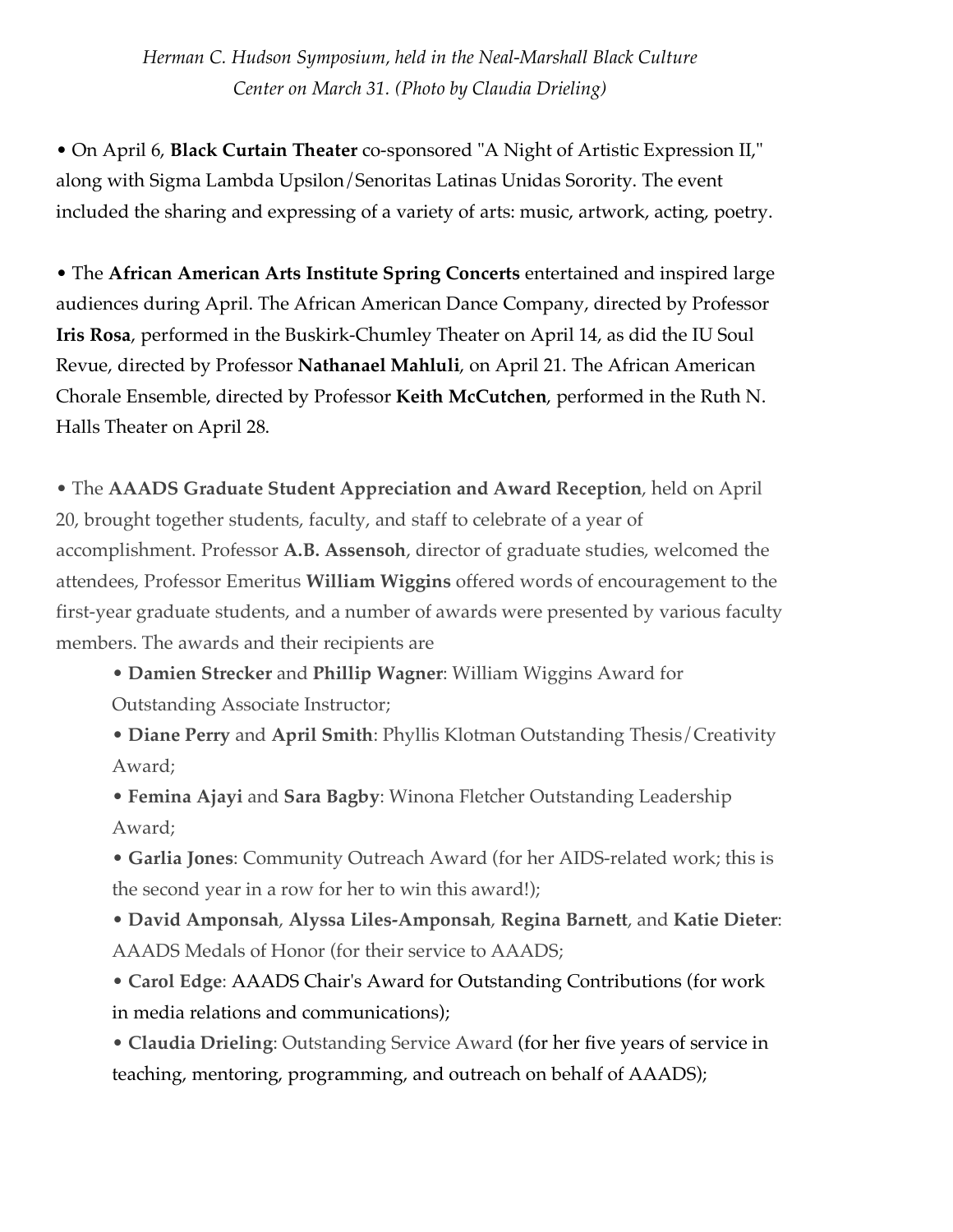• Professor **A.B. Assensoh**: AAADS Appreciation Award (for services rendered as director of graduate studies, with special distinction for contributions made to student publishing);

• **Michelle Fleener**, **Yunika Jackson**, and **Hannah Wheatley**: Gift Certificates (from the faculty, for their service and commitment to the work of AAADS); and • In addition, the Hudson Symposium Best Conference Paper awards were presented (see above) and students who had recently published articles were recognized.



*Professor Fred McElroy presents April Smith with the Klotman Outstanding Thesis/Creativity Award.*

• Looking for something to do? The **Neal-Marshall Black Culture Center** has something planned to fit your interests. For information on events, visit the NMBCC web site at www.nmbcc.indiana.edu.

# Faculty

• Professor **Stephen Berrey** gave a talk on "Spaces of Racial Trauma: The Politics of Bodily Performance in 1940s and 1950s Mississippi" as part of his candidacy for a position with AAADS. Happily, Berrey was successful in that process and has been appointed assistant professor of African American and African Diaspora Studies. Berrey, a PhD from the University of Texas, applies an interdisciplinary focus, rooted in literary and cultural studies/analyses, to address the racialized experiences of blacks in the United States, addressing topics through comparative approaches that critically assess modes of resistance, social movements, and the politics of racialized spaces. Currently, he serves as a visiting professor and will assume his new duties this fall.

• Professor **Valerie Grim** attended meetings in Kansas City and Chicago in connection to her work for the United Negro College Fund and PEW Charitable Foundation's rural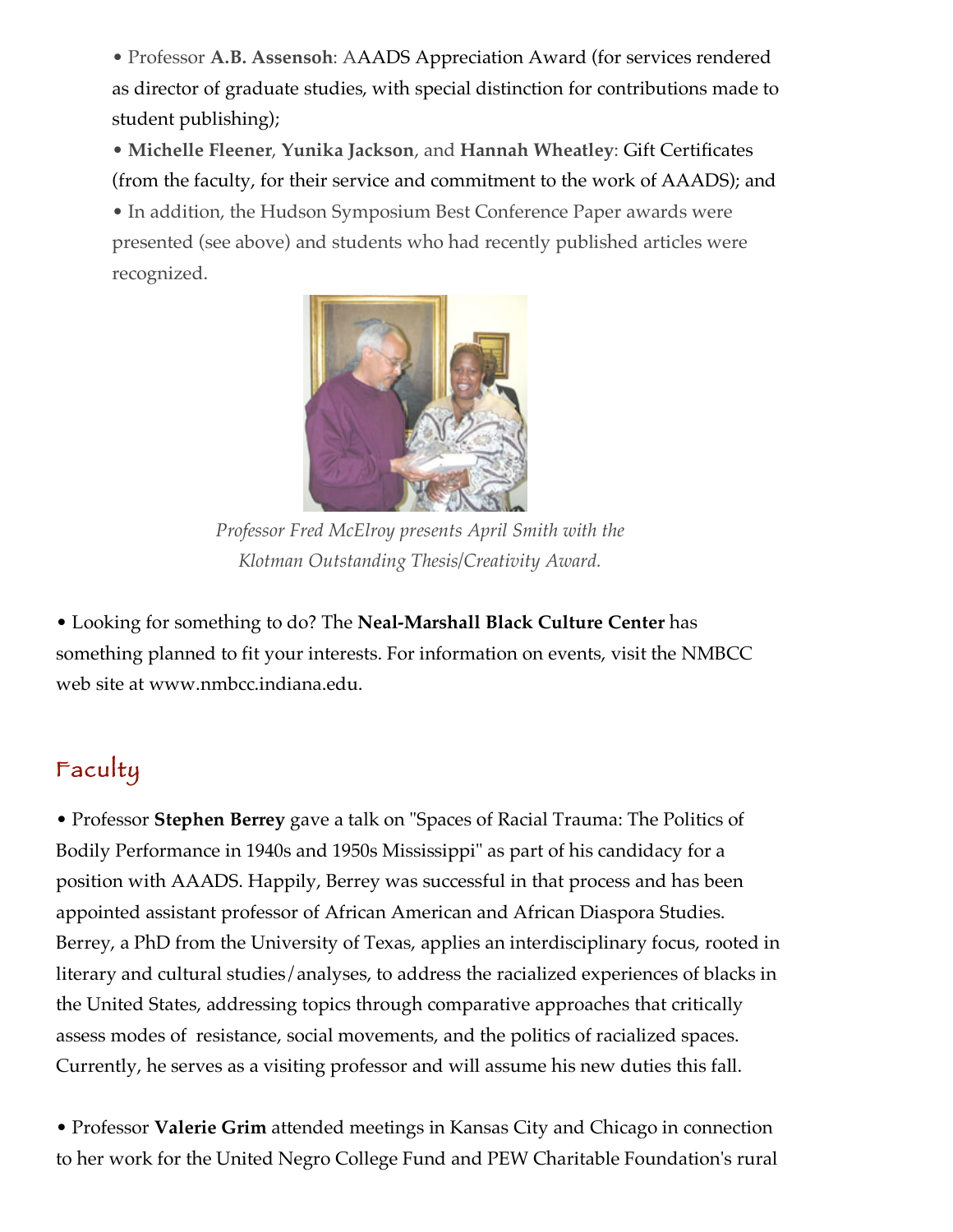education project, titled the Pew Rural Early Education Initiative. She serves as an advisory board member for the project and as a commissioner for rural early childhood education. Grim received the Distinguished Leadership Award from the AAADS Graduate Studies Program and the AAADS Graduate Student Society. She, along with John Nierto-Phillips (Latino studies) and **Matthew Guterl** (American studies), recently received a grant from the Multidisciplinary Ventures Fund to develop collaborations that concern the Afro-Latino Experience in the Diaspora. an interdisciplinary collaborative teaching project.

• Professor **Matthew Guterl** and Professor **Claude Clegg** (history) took part in a roundtable discussion on "The Possibilities and Pitfalls of the Atlantic Paradigm," sponsored by the Department of History, on April 20.

• Professor **Eileen Julien**, chair of the Department of Comparative Literature and director of the Project on African Expressive Traditions, presented, along with POAET, the Literature and the Arts in Senegal Symposium on March 29-April 1 on the Bloomington campus. The four-day event featured scholarly presentations, works of art, and film screenings.

• Professor **Michael Martin**, director of the Black Film Center/Archive, screened his documentary film *In the Absence of Peace*, the story of Nicaraguans in the aftermath of decades of dictatorship, a revolution, and U.S. involvement in their conflict, at the Monroe County Public Library on March 22. Martin's encyclopedic article on "Diasporic Cinema" (with Marilyn Yaquinto) recently appeared (although dated 2006) in the *Schirmer Encyclopedia of Film*, published by Thompson Gale. For Oxford University Press, Martin has completed a review of a manuscript on "arguably the most controversial film ever made" — *Birth of a Nation*. The BFC/A is preparing the spring/summer issue of *Black Camera,* which will feature a lengthy interview with African American filmmaker Julie Dash.

• Indiana University Press recently announced the publication of *Frame by Frame III: A Filmography of the African Diasporan Image, 1994–2004*, edited and with an introduction by Professor **Audrey T. McCluskey**. On March 20, McCluskey was one of seven panelists in the City of Bloomington "Women of Color in the Workplace" Roundtable Discussion. She and Doris Sims, assistant director of Bloomington's Housing and Neighborhood Development Department and chair of the event, were the featured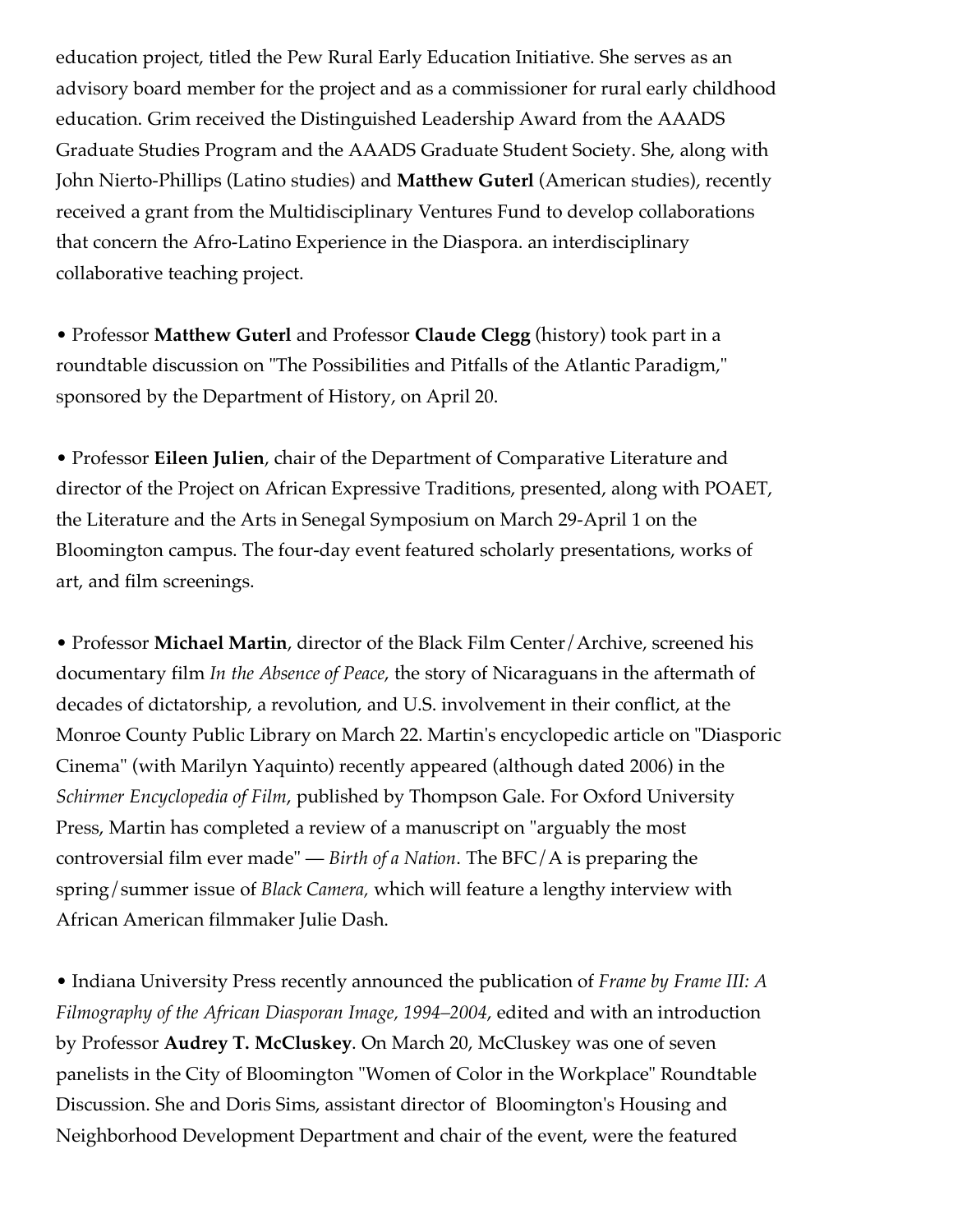guests on WFHB's "Bring It On" on March 26. They spoke about the roundtable and how it addressed the challenges facing women of color in academia and corporate America. On March 29, as part of the NMBCC Library's 10th annual Library Evening Extravaganza, McCluskey gave a short talk about her newest book, *Imaging Blackness: Race and Racial Representation in Film Poster Art*, followed by a book signing.



*Professor Audrey T. McCluskey signs a copy of* Imaging Blackness: Race and Racial Representation in Film Poster Art*. (Photo by Claudia Drieling)*

• The University of Illinois Press is nominating Professor **Vernon Williams**'s recent book, *The Social Sciences and Theories of Race*, for the Myers Center Outstanding Book Award, given by the Gustavus Meyers Center for the Study of Bigotry and Human Rights.

# Adjunct Faculty

• Professors **Mellonee Burnim** and **Portia Maultsby** (folklore and ethnomusicology) hosted an interdisciplinary Music Theory Colloquium, titled "Critiquing African American Musics," on March 28. Burnim and Maultsby, co-editors of the recent collection of essays *African American Music: An Introduction* (Routledge, 2006), offered ideas on fruitful interactions between ethnomusicology and music analysis.

• On March 29, Professor **Edris Cooper-Anifowoshe** (theatre and drama) presented a reading from one of her new plays and offered remarks about her specialty areas of African and African American theater as part of the NMBCC Library's 10th annual Library Evening Extravaganza. Cooper-Anifowoshe, who is a new member of the theater faculty, is working with students interested in the new BFA in musicals.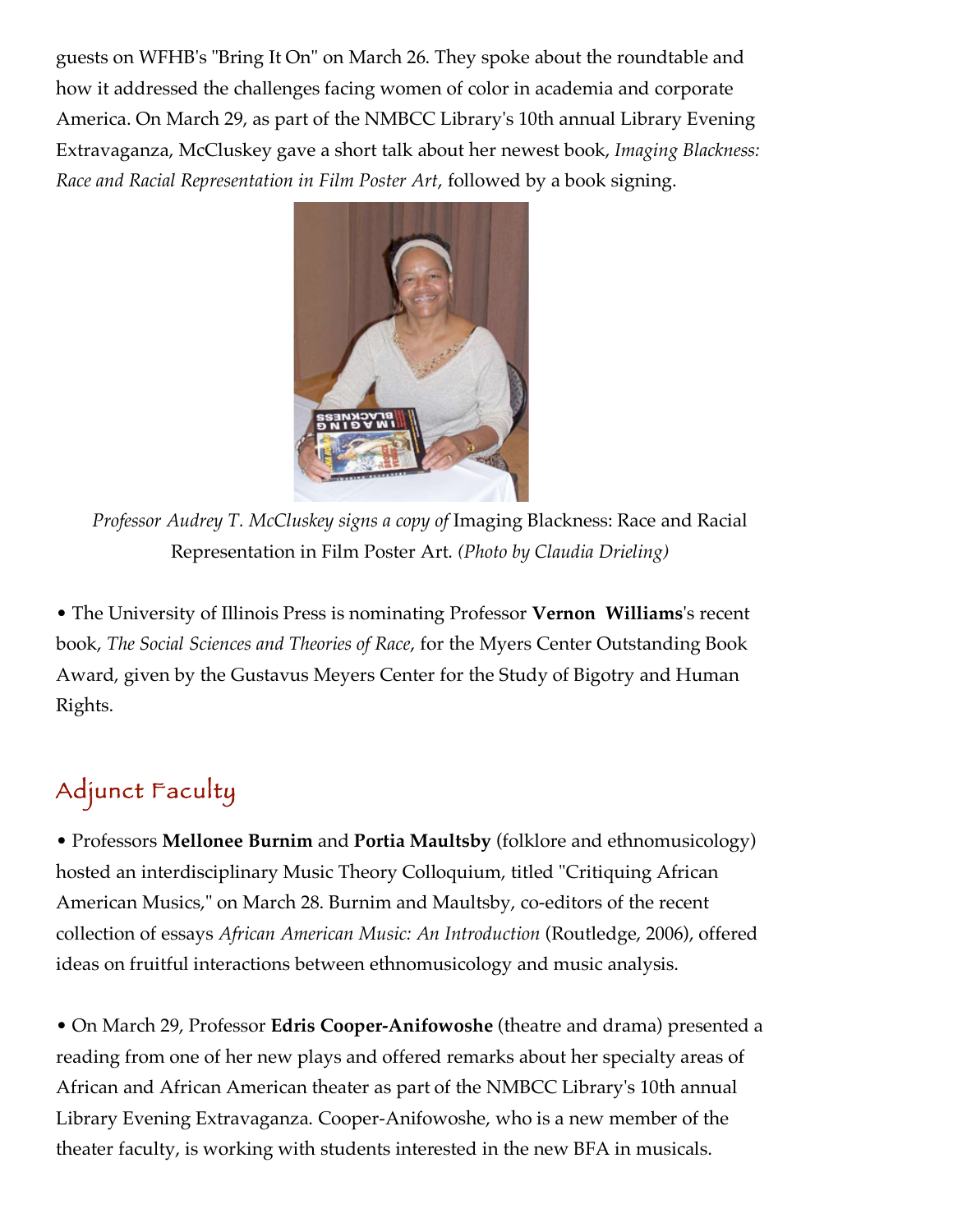### Staff

• AAADS web technician **Penny Dillon** is graduating in May with an MIS/MLS dual master's degree from SLIS. She has worked with the department for about a year and a half, helping to make our web site one of IU's best. Planning to stay in the Bloomington area, where she is now job hunting, Dillon plans to continue her work with AAADS.

• **Paul Heyde**, archivist for the Black Film Center/Archive, is moving to Buffalo, N.Y., this summer, where his wife plans to attend graduate school in philosophy at the University at Buffalo. Heyde's last day at the BFC/A is June 30. Meanwhile, he is writing an article for the next issue of *Black Camera*. (See information about this job opening at the BFC/A below in "News of Note.") *Good luck, Paul!*

#### Graduate Students

• **Bergis Jules** will be presenting on a panel at the annual American Library Association Conference, to be held in Washington, D.C., on June 21-27. The panel's topic, "Minority Recruitment in Research Libraries: A Model for Success," will be presented on June 24.

• **Garlia Jones** successfully defended her master's thesis, a play titled *Against the Grain*, on April 26. The play debuted in Bloomington at the Waldron Arts Center in February. Jones has been admitted to New York College, where will be this fall.

• **Damien Strecker** took honorable mention as one of the best student papers delivered at the Hudson Symposium on March 31. His paper was titled "The Politics of Harry Haywood during the Interwar Years."

• **Phillip Wagner**, along with Dr. Wilson Matta, a fellow member of nontraditional development-oriented NGO Rhythm of Hope in Brazil, is facilitating an ROHB collaboration with Engineers Without Borders for a community on the island of Itaparica in the Bay of All Saints. The island is adjacent to the city of Salvador, populated by two and a quarter mostly Afro-Brazilian residents and Brazil's original capital. The work builds on that begun by Matta two years ago to reduce instances of illness among impoverished residents of the community by improving sanitation and access to clean water. Wagner contacted the EWB national office after accompanying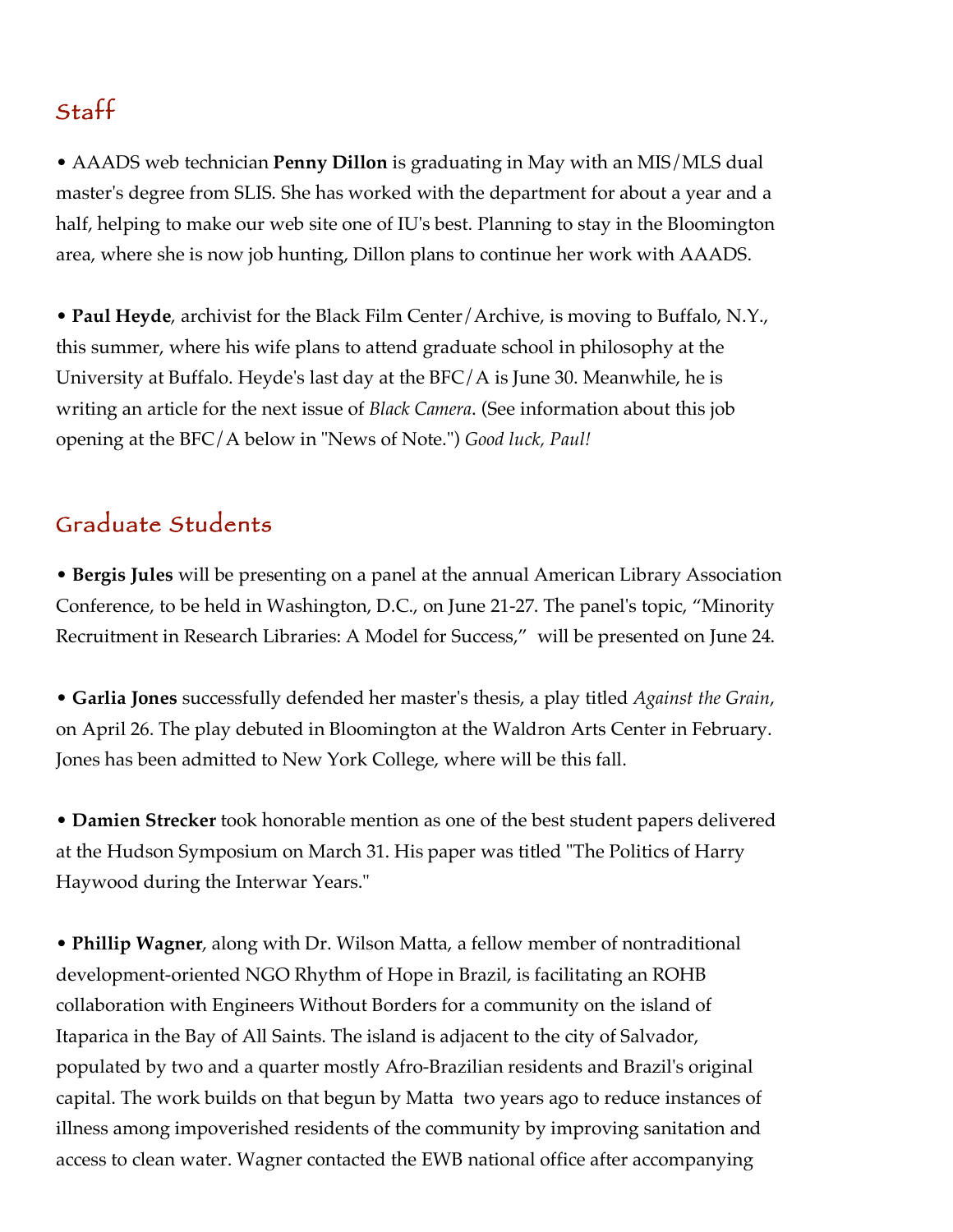Matta to Itaparica last summer. In December, they submitted an application for assistance, which was approved. The EWB chapter at the University of Nevada at Reno will work with Wagner and Matta in Brazil to assess current sanitation and water needs and then monitor the community for two or three years. Meanwhile, in Indiana, Wagner's press credentials for the 2007 Indianapolis 500 have been approved. This will be his seventh year covering the 500 for Los Angeles-based *Brazzil Magazine*. Of the six past races Wagner has covered, Brazilians have won three, finished second four times, and swept to a 1-2-3 finish in 2004. After the race, he will travel to South Carolina to visit his mother before spending the remainder of the summer in Brazil.

• A hearty welcome to the incoming cohort of MA students! The newly admitted grad students are **Sade Anderson** (Bowie State University, Maryland); **Rika Anzawa** (Tsuda College, Tokyo); **Joshua Bugsby** (Langston University, Langston, Okla.); **Christina Bush** (University of Missouri, Columbia); **Delphine Criscenzo** (Universite de Provence, Aix en Provence, France); **June Evans** (Mills college, Oakland, Calif.); **Jean-Christopher Henry** (Universite de Provence, Toulon Var, France); **Katelyn Hipskind** (DePauw University, Greencastle); **Jessica Mitchell** (Fort Valley State University, Fort Valley, Ga.); **Florence Nyemba** (Midlands State University, Kisumu, Kenya); **Thersa Owusu** (University of Ghana, Legon); **Mohammed Rafiq** (Indiana University, Bloomington).

• **Hassan Wahab** was named second-place winner of the Hudson Symposium Best Paper Award. His presentation was titled "Ghana Leads the Way Again: Understanding Ghana's Health Insurance Scheme Law of 2003."

### Undergraduate Students

• The Graduation Recognition Luncheon for AAADS undergraduates was held in the Coronation Room of the Tudor Room (IMU) on April 18. **Hannah Wheatley**, undergraduate advisor, welcomed the students, and Professor **Valerie Grim**, chair of the department, congratulated the new graduates and wished them well. Certificates of Appreciation were awarded by Professor **Fred McElroy**, director for undergraduate studies. **Tijideen Rowley** was presented with the Undergraduate Award for Best Academic Performance in recognition of his accomplishments as an honors student. Rowley spoke briefly about the importance of believing in oneself. The graduates for December 2006 are **Mary Davis**, **Andrea De La Rosa**, **Terrance Dennie**, and **Alise Phillips**. Those graduating in May 2007 are **Shirley Payne**, **Akwete Purifoy**, **Tahira**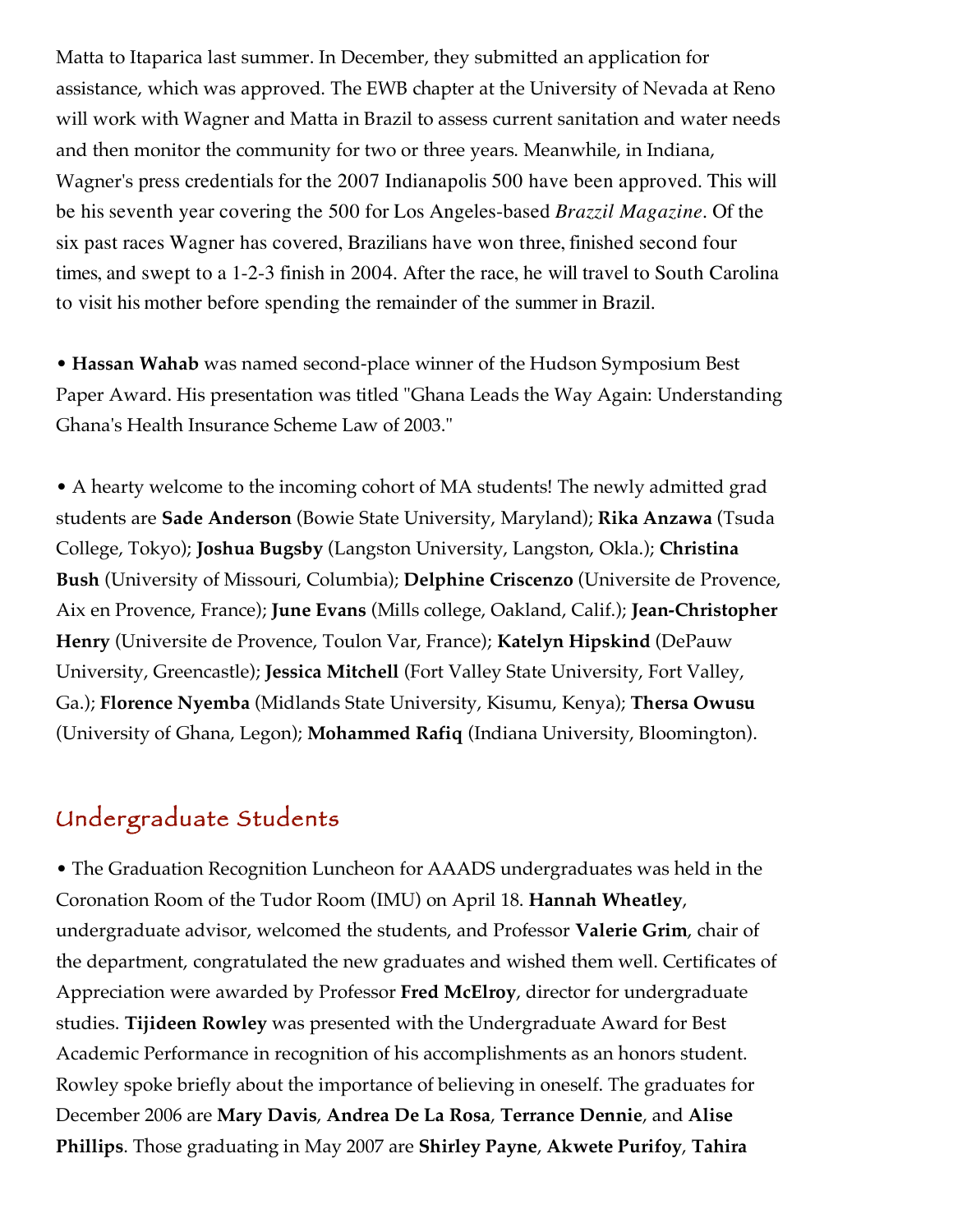**Purifoy**, **Tijideen Rowley**, **Majabeen Siddiqui**, **Olivia Swanson**, and **Ladonna Wiggins**. The August 2007 graduates are **Ebony Crocker**, **Charles "Chase" Jackson**, **Leila Price**, **Tykia Rodger**, **Shaquan Walker**, **Shila Wickware**, and **Kyra Willingham**.



*Senior Leila Price receives a Certificate of Appreciation from Professor Valerie Grim during the Graduation Recognition Luncheon on April 18.*

### Alumni

• **Afena Cobham** (MA'00) has been named assistant provost for student life at the University of Denver, effective June 1, 2007. Not only a member of the AAADS first cohort of MA students, but Cobham also made history at IU by becoming the first recipient of the master's of arts in African American and African diaspora studies. She

also has a BA in mass communication, a master's of education in student personnel and higher education, and doctorate in higher education and student affairs. *Congratulations and best wishes!*

• **Dennis Givens** (MA'04) is returning to IU to pursue a doctorate in education. Since earning his MA in AAADS, he has been teaching at several Indiana colleges, including Ivy Tech in Indianapolis. *Welcome back!*

## News of Note

• *Congratulations are in order!* **Iris Rosa** has been promoted to full professor and **Stephen Berrey** has been appointed assistant professor in AAADS.

• *Welcome to AAADS!* The department has two new adjunct faculty members: Professor **Edris Cooper-Anifowoshe**, of the Department of Theatre and Drama, and Professor